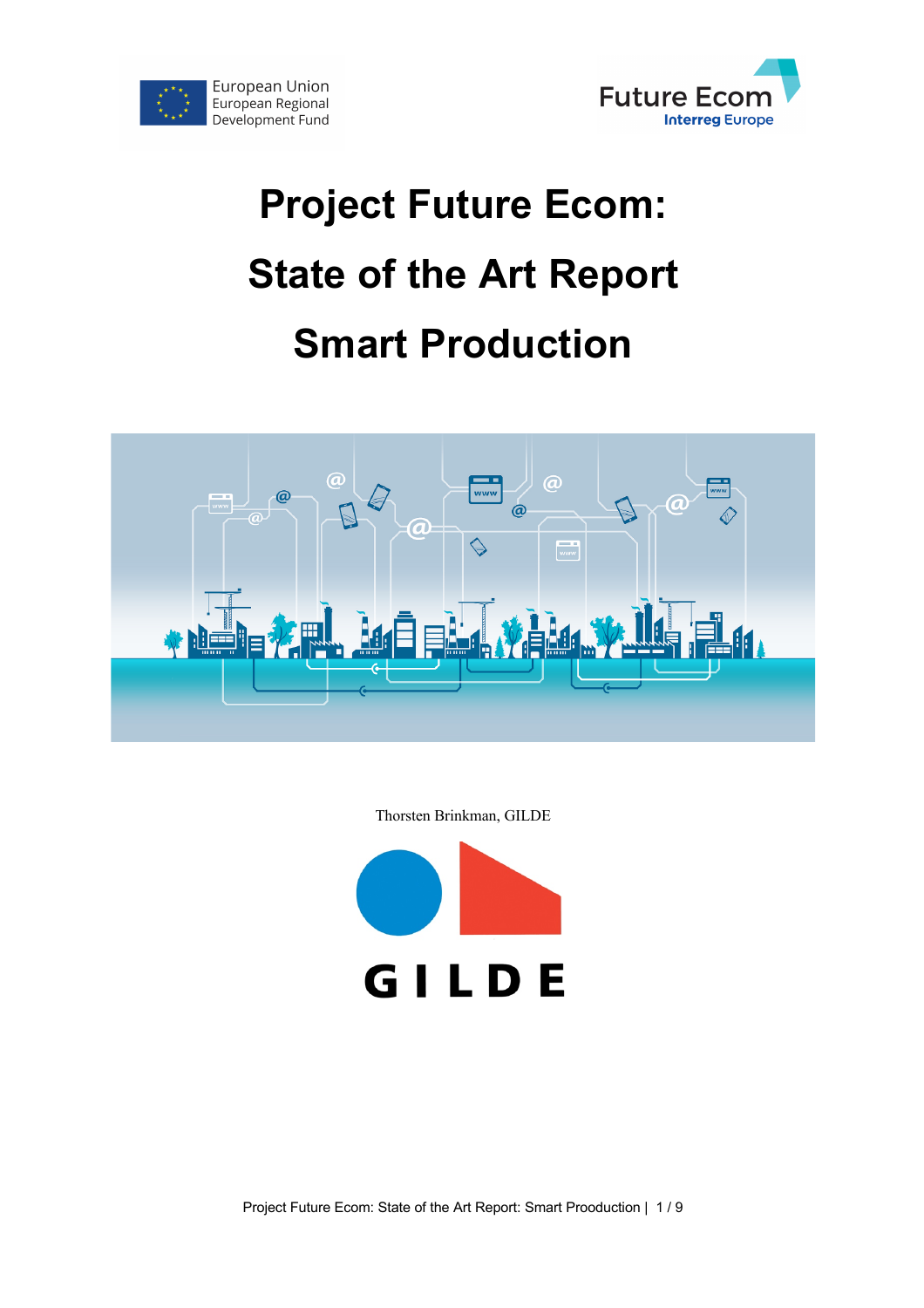



#### **1) Introduction on Smart Production**

Smart Production is a technological concept that uses machines connected via the Internet to monitor the production process. The goal of Smart Production is to advance the automation of manufacturing processes and use data analysis to improve production performance.

Smart Production is a specific application of the Industrial Internet of Things (IoT or Industry 4.0) and turns IoT into reality. The implementation of Smart Production involves the integration of sensors into manufacturing machines to collect data on their operational status and performance.

Ideally, the networking of embedded production systems and dynamic business and engineering processes takes place in a networked factory (Smart Factory). It enables the profitable manufacture of products even for individual customer requirements up to lot size 1. In this context, this is also referred to as mass customization (customer-specific mass production).

At universities and research institutes, work is being done on the Smart Factory within the framework of so-called model factories. The most important components and tools in a Smart Factory are: Cyber-physical systems (CPS - Cyber Physical Systems), modern and efficient information and communication technology, big data technologies, embedded systems for controlling and monitoring the Smart Factory and the production process, services of Cloud Computing, flexible and intelligent logistics systems and wireless communication technologies such as Bluetooth or RFID (Radio Frequency Identification).

The cyber-physical systems are responsible for the mediation between real and virtual components. They form the interface between the hardware and the intelligence in the Smart Factory and are exposed to high physical demands. The systems are equipped with sensor, processor and radio technology for data exchange. Due to the huge amount of data that is generated in a Smart Factory over the entire manufacturing process, technologies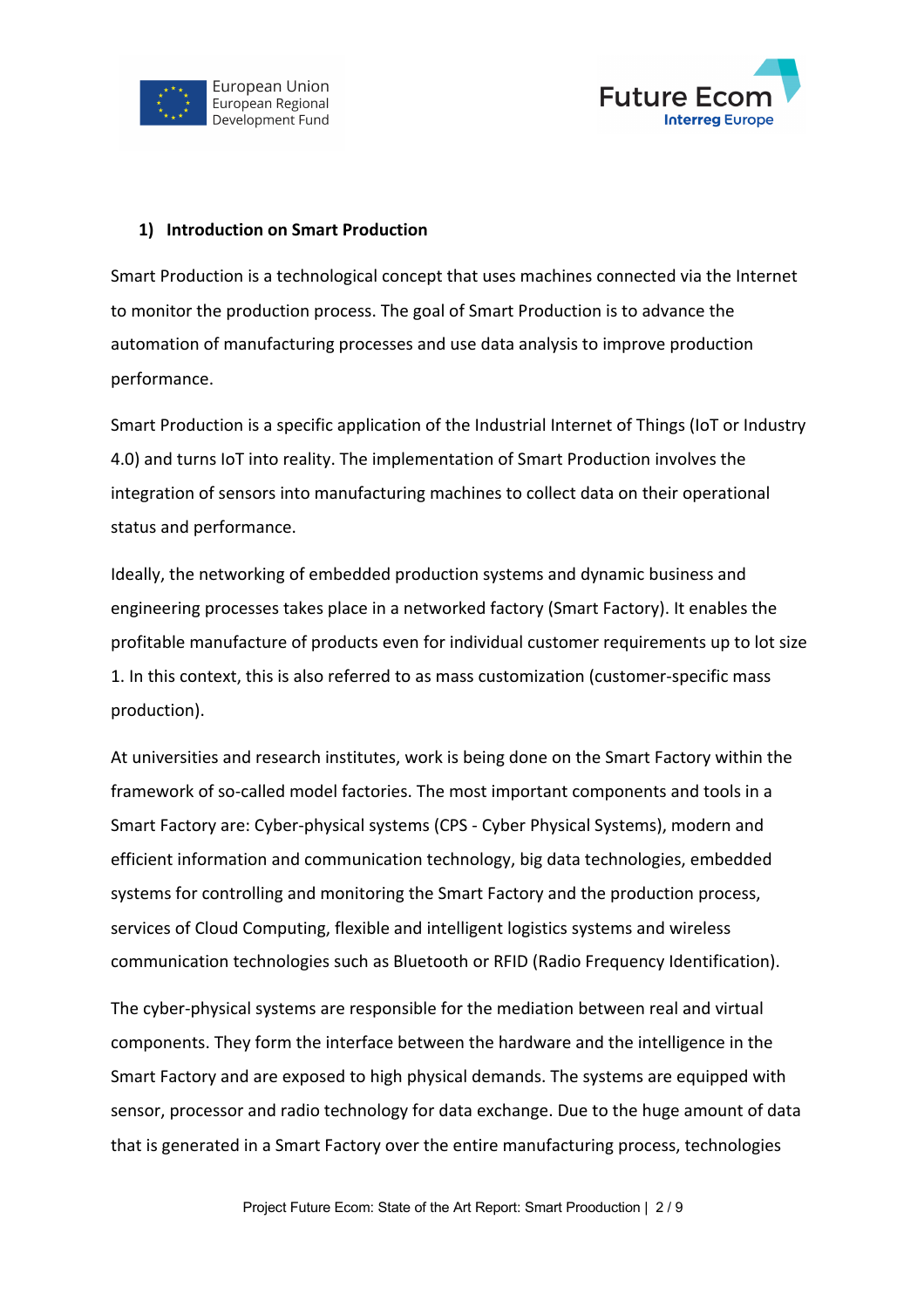



from the Big Data environment have to be implemented. Large amounts of data, often in unstructured form, have to be stored and processed. Short access times and highperformance data processing are the basis for the Smart Factory concept.

#### **2) Summary**

Digitalization is associated with the 4th industrial revolution. National and global developments are influenced by this. Production processes, trade and services are facing massive changes in the near future. This creates opportunities and risks for companies.

Not only, but especially for smaller companies, the question arises how they can recognize technological and social changes through digitization and the associated changes in their business models at an early stage and react to them in good time.

The SmartFactoryOWL provides companies in East Westphalia-Lippe with an industry 4.0 testing-environment with which they can experimentally and practically initiate the switch to Smart Production.

# **3) Current situation**

Companies are called upon to increasingly engage in the digital upgrade of their production lines. According to a study by McKinsey, networked production in Germany alone promises growth of 207 billion euros by 2025. But many decision-makers are still acting cautiously. This is confirmed by another study by Deloitte. The reason? There is no concrete idea of the results and goals of networked production. Many companies are not in a position to easily transfer the complex principles of industry 4.0 to their operations.

According to McKinsey, states that are the first to successfully integrate Internet technologies into production have the very best growth prospects. According to McKinsey, Germany is in a promising starting position in perfecting the Internet of Things. If the economy were able to set standards in this field and develop high-revenue business models,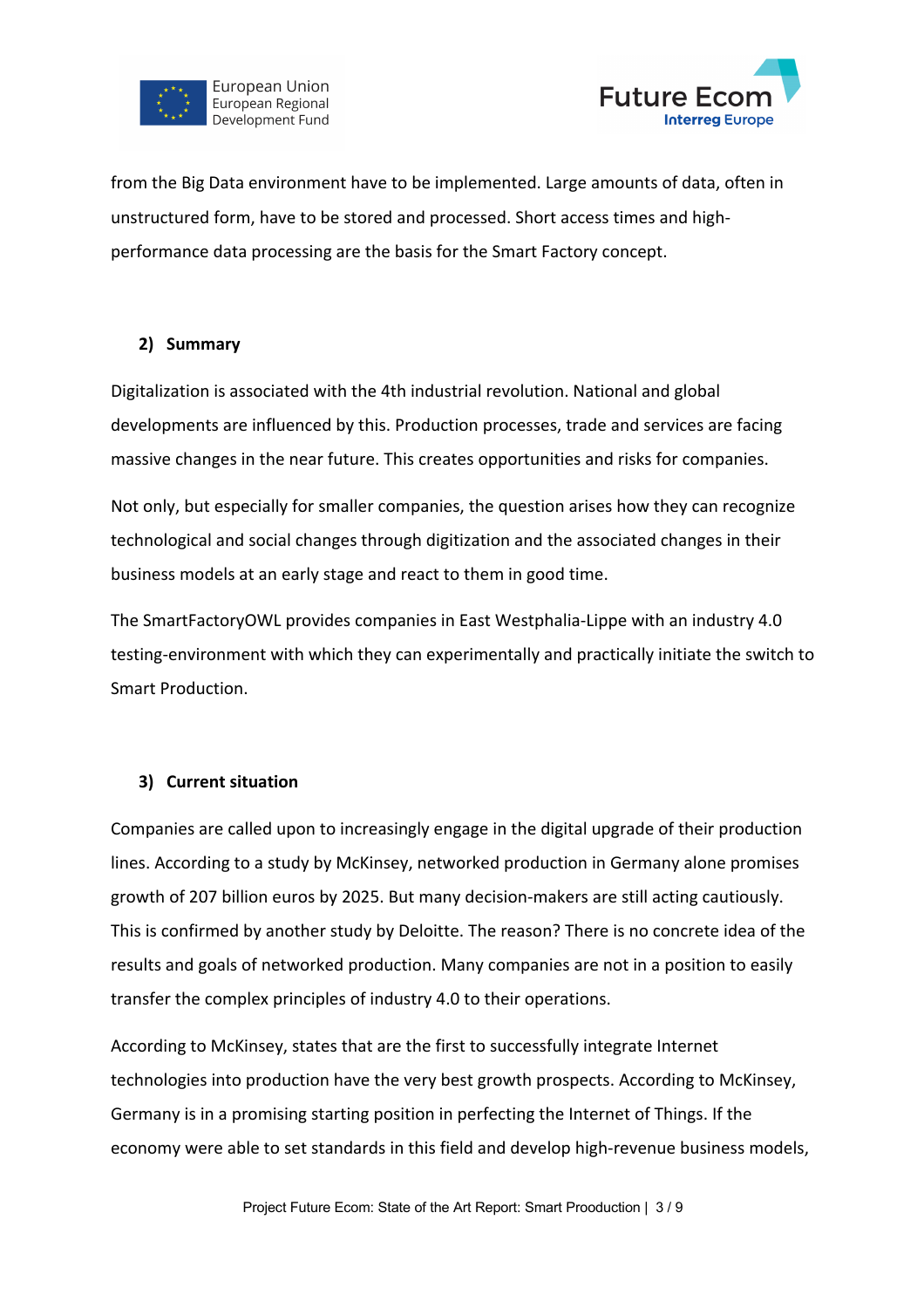

**Future Econ Interreg Europe** 

this could increase Germany's gross domestic product (GDP) in 2025 by 207 billion euros or almost five percent. At the same time, many new jobs would be created. Conversely, however, this also means that if the changeover fails, just as much economic output will be lost in extreme cases - with all the negative consequences for employment.

According to Deloitte, the opinion of the decision-makers about the possibilities of Smart Production is as far apart as the actual degree of implementation in the companies. For some, it is merely a synonym for more or less new technologies whose benefits have yet to be proven. Others see it as a holistic "Smart Factory" that already creates concrete added value and is integrated across the entire value chain.

A more detailed analysis, however, reveals how unclear the wealth of ideas and concepts and their understanding are in many companies. In many places, the ideally networked and "intelligent factory" seems to be more theory than reality - and it is usually completely unclear what quantifiable added value the individual technologies generate. This in turn makes a well-founded investment decision difficult - or even impossible.

In an international comparison, there are clear differences in the development of Smart Production and Smart Factory. According to Capgemini, the USA plays a leading role here. In Europe, Germany, France and Great Britain occupy a strong position. China has a backlog demand to register. However, more than 50% of the companies surveyed there are currently planning concrete projects in the Smart Factory sector.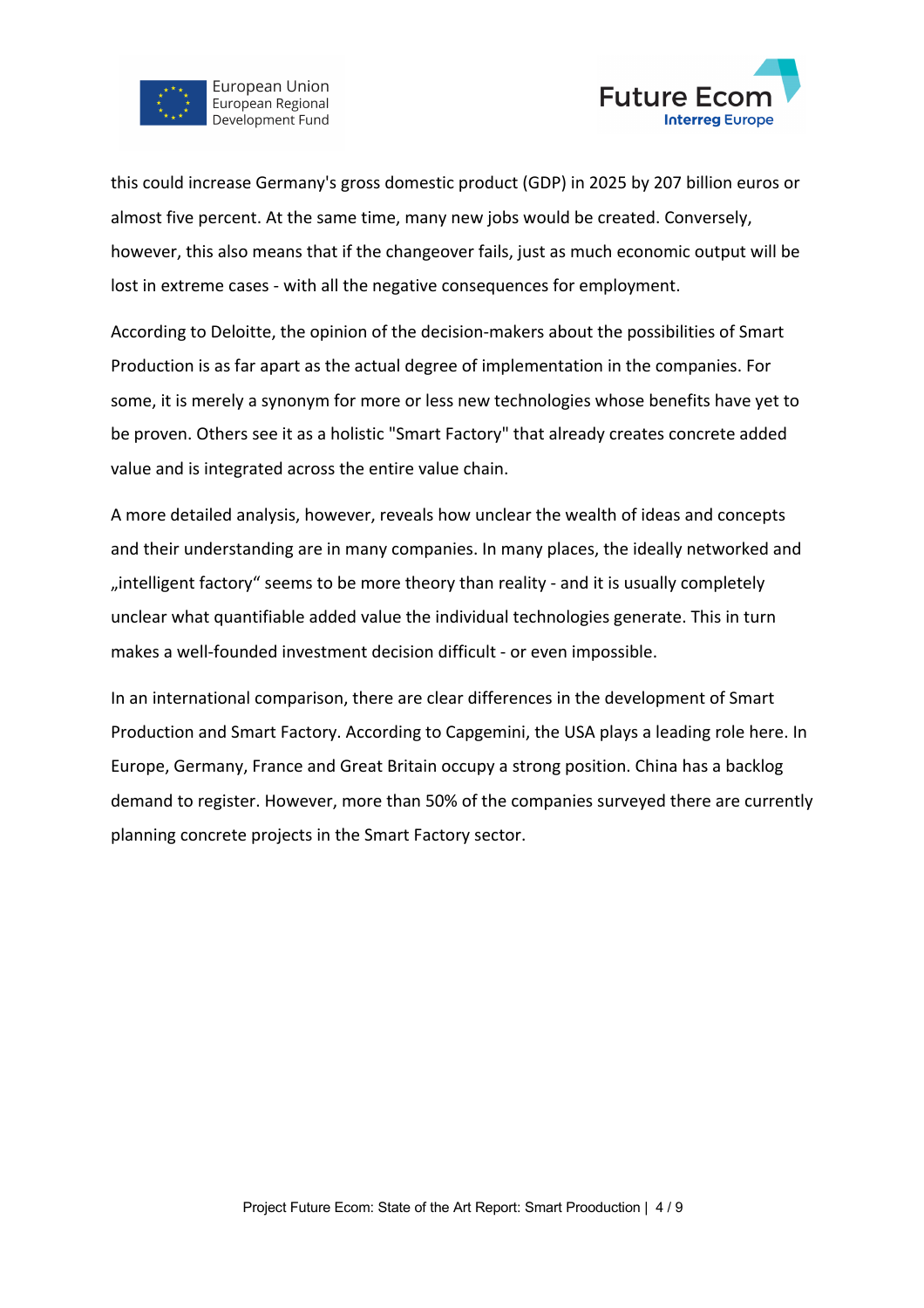





A Huawei study compares the industry 4.0 capabilities of China, Germany, Japan and the USA. This provides a differentiated picture of the current situation. Each of the four countries has strengths and weaknesses that need to be exploited or remedied.

In Germany, the importance of the Internet of Things for the economy has been recognized and is concentrated under the keyword Industry 4.0 on the manufacturing industry. The German Industry 4.0 Initiative is supported equally by politics and the private sector and is bundled under the umbrella of the Industry 4.0 Platform. The concentration on manufacturing reflects the importance of this sector for the German economy. The manufacturing industry in Germany generates an above-average share of gross value added for a developed country and is of great importance for the German labour market.

In the development of industry 4.0, far-reaching changes in the world of work are to be expected. Entire job profiles will disappear or change fundamentally, especially low- and medium-skilled workers will find it more difficult to find jobs. Against this background, a well-educated population and an efficient education system are important prerequisites for mastering the challenges facing industry.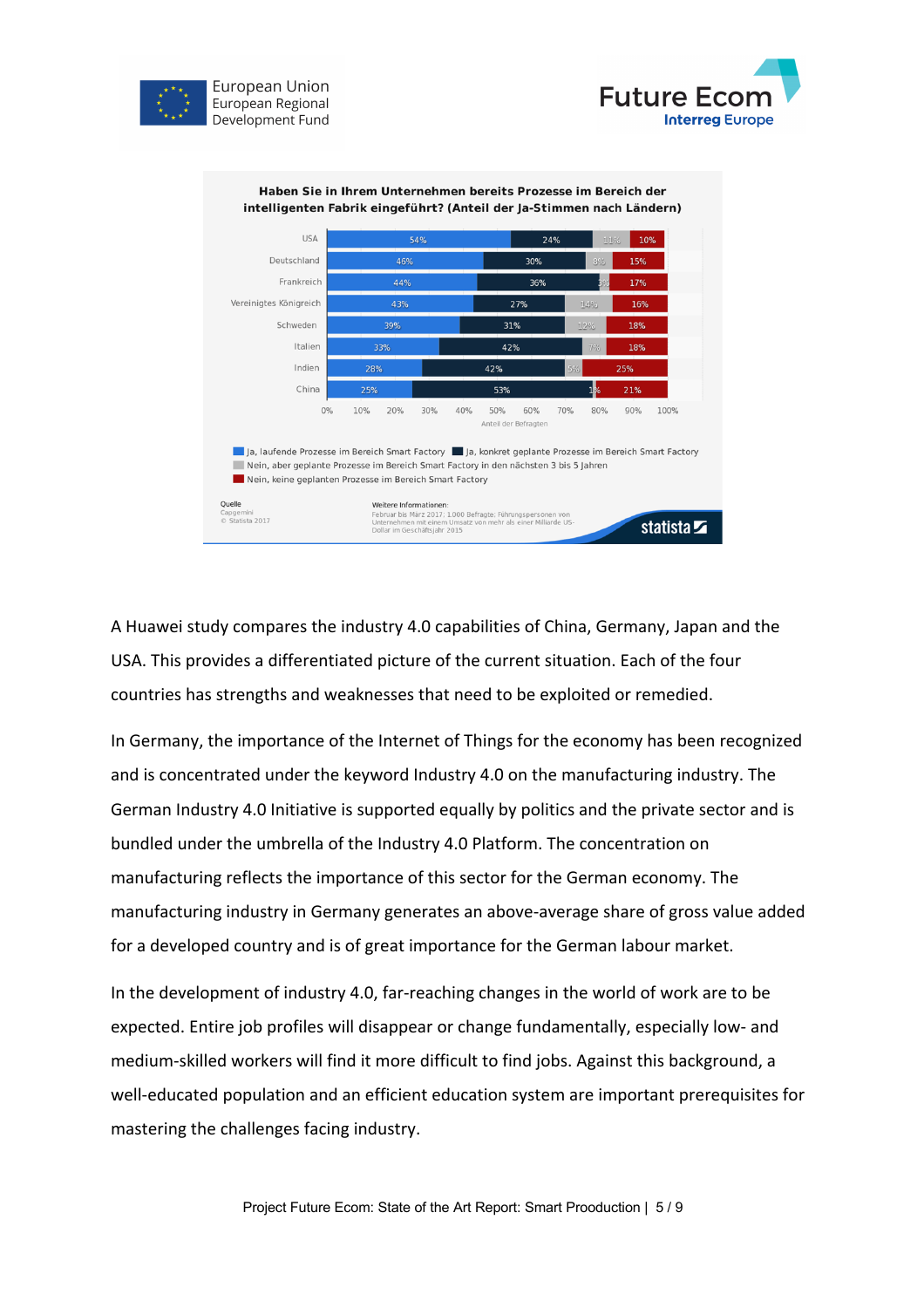



## **4) Current Approach**

#### *Challenges*

As a general rule, many manufacturing companies are afraid of losing security and of spending too much time and money. This results in high costs for the implementation of sensors on a broad basis. The uncertainty of companies is further exacerbated by the complexity of developing predictive models.

Another, possibly biggest challenge is the processing of large amounts of data - Big Data. This poses a great challenge for IT systems. Nevertheless, experts are certain that data masses of the size required for Smart Production can be processed without any problems within a few years. However, it is important that all machines speak one "language", i.e. you should choose one or a few types of communication when developing such systems.

However, the lack of standards and interoperability is the biggest obstacle to the widespread use of smart production. Technical standards for sensor data have not yet become so widespread, preventing different types of machines from exchanging data and communicating effectively with each other.

In the United States, the National Institute of Standards and Technology (NIST) is trying to develop and promote standards. In Germany, the Digital Association Bitkom, the German Engineering Federation and the German Electrical and Electronic Manufacturers' Association want to draft standards. However, there is no end in sight to the standardization process.

In summary, Deloitte sees the greatest risks of Smart Production in the following aspects:

- Securing IT security for smart industrial applications
- Technology standards not yet established
- Lack of know-how
- Fear of setting the wrong priorities and/or being unable to produce competitively in the long term due to lack of knowledge and missing business cases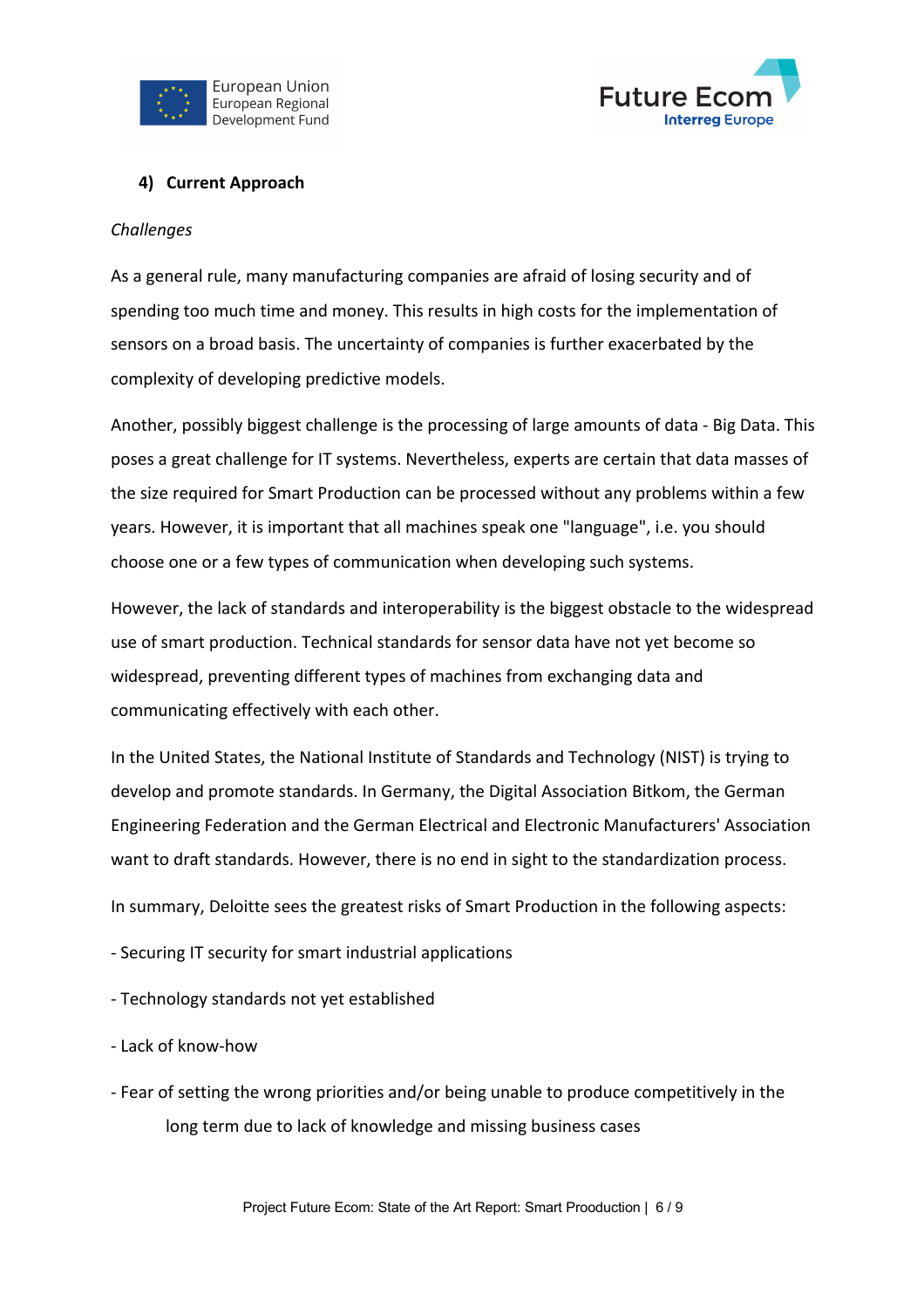



### *Opportunities*

The Smart Factory offers a number of advantages over traditional production processes and manufacturing facilities. According to Deloitte, the biggest opportunities for Smart Production are through supporting sustainable business growth, by more efficient process design, by more ergonomic workplaces and environments, an early quality assurance using Smart Analytics applications and ensuring the long-term satisfaction of interface partners and customers.These benefits include in detail:

- Lean and optimized processes
- lower production costs
- shorter production times
- Production of individual products at mass product prices
- Increase in productivity
- lower warehousing costs
- transparent supply chain
- automated, efficient ordering processes
- Lower personnel expenses in production
- Greater flexibility in production
- Shorter time-to-market for new products
- Fast implementation of innovations
- Fast adaptation to new or changed product requirements
- Consumption-controlled production supply
- increased delivery reliability
- agile reaction of the production process to fluctuations in market demand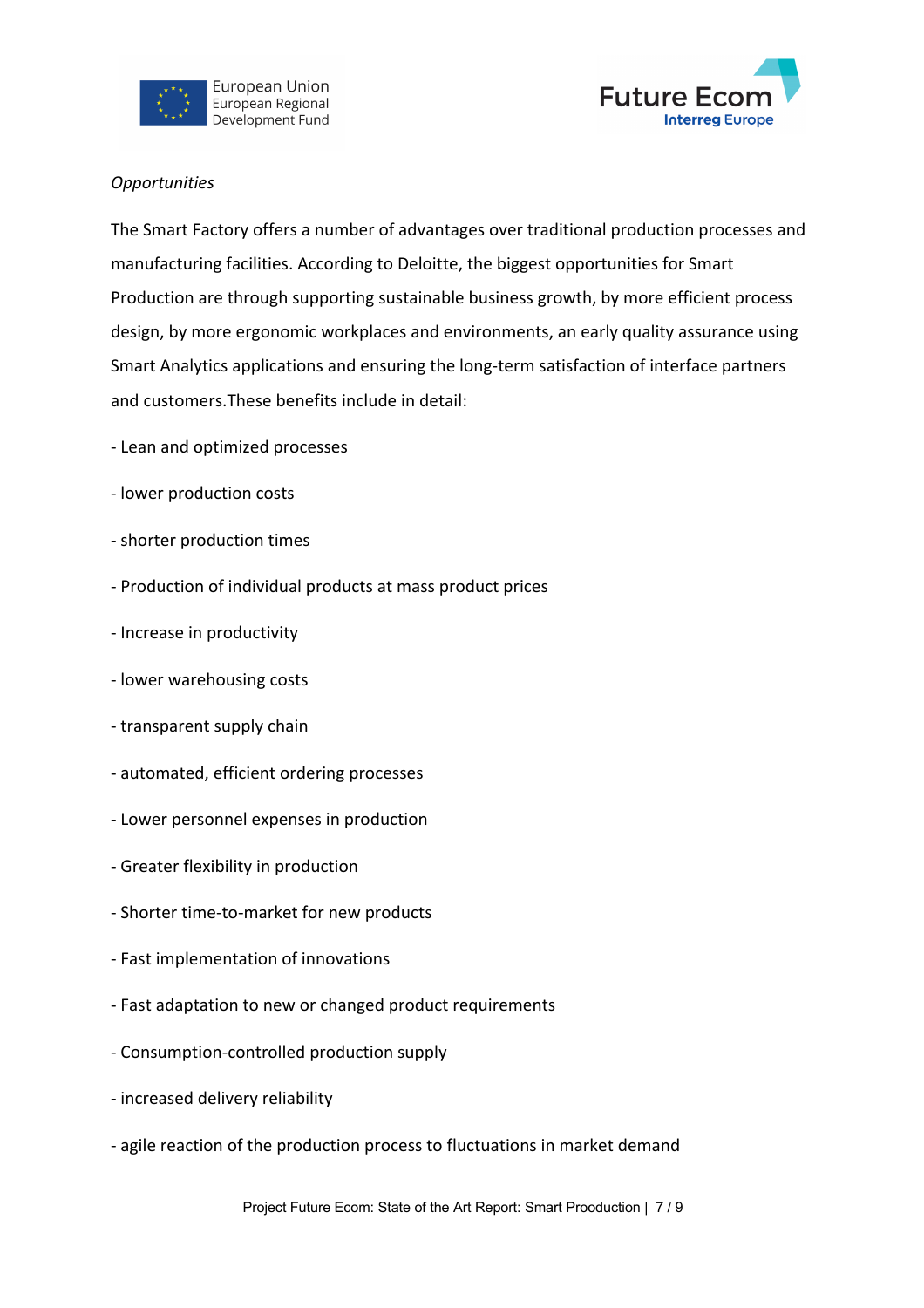



### *Regional Support*

Many companies do not know how they can shape the first steps towards digitisation and where the greatest potential lies. The SmartFactoryOWL determines these potentials and supports companies in their entry into the digital age.

The SmartFactoryOWL is a joint research and demonstration factory of Fraunhofer IOSB-INA and the Technical University OWL. It is an industry 4.0 demonstration center and an official test field of the international Industrial Internet Consortium (IIC). SmartFactoryOWL is also an accredited test environment and a member of the Labs Network 4.0 of the Industry 4.0 platform. SmartFactoryOWL also belongs to the "EU listed Key Enabling Technologies Centre".

Through guided tours and qualification offers in the SmartFactoryOWL, company representatives are introduced to the technologies of networked digitization and shown how future business models can emerge from it: From product development to production and networking. The future of production and work is already visible today in the SmartFactoryOWL. The services of the SmartFactoryOWL offer a broad spectrum around the topic industry 4.0 and everything that is relevant for companies, their employees and their (future) customers.

The SmartFactoryOWL is a certified industry 4.0 test environment. In this industrial environment prototypes can be developed and tested for use in production environments. This allows especially small and medium-sized companies to be supported intensively, e.g. in projects lasting one to several weeks for the development of new products. This ensures an optimal market launch.

# **5) Best Practice**

Two good examples on Smart Production/Smart Factory are presented in the appendix. One is "Smart-Innovation-Campus" and the other is "training programme for transfer mediators",

Project Future Ecom: State of the Art Report: Smart Prooduction | 8 / 9